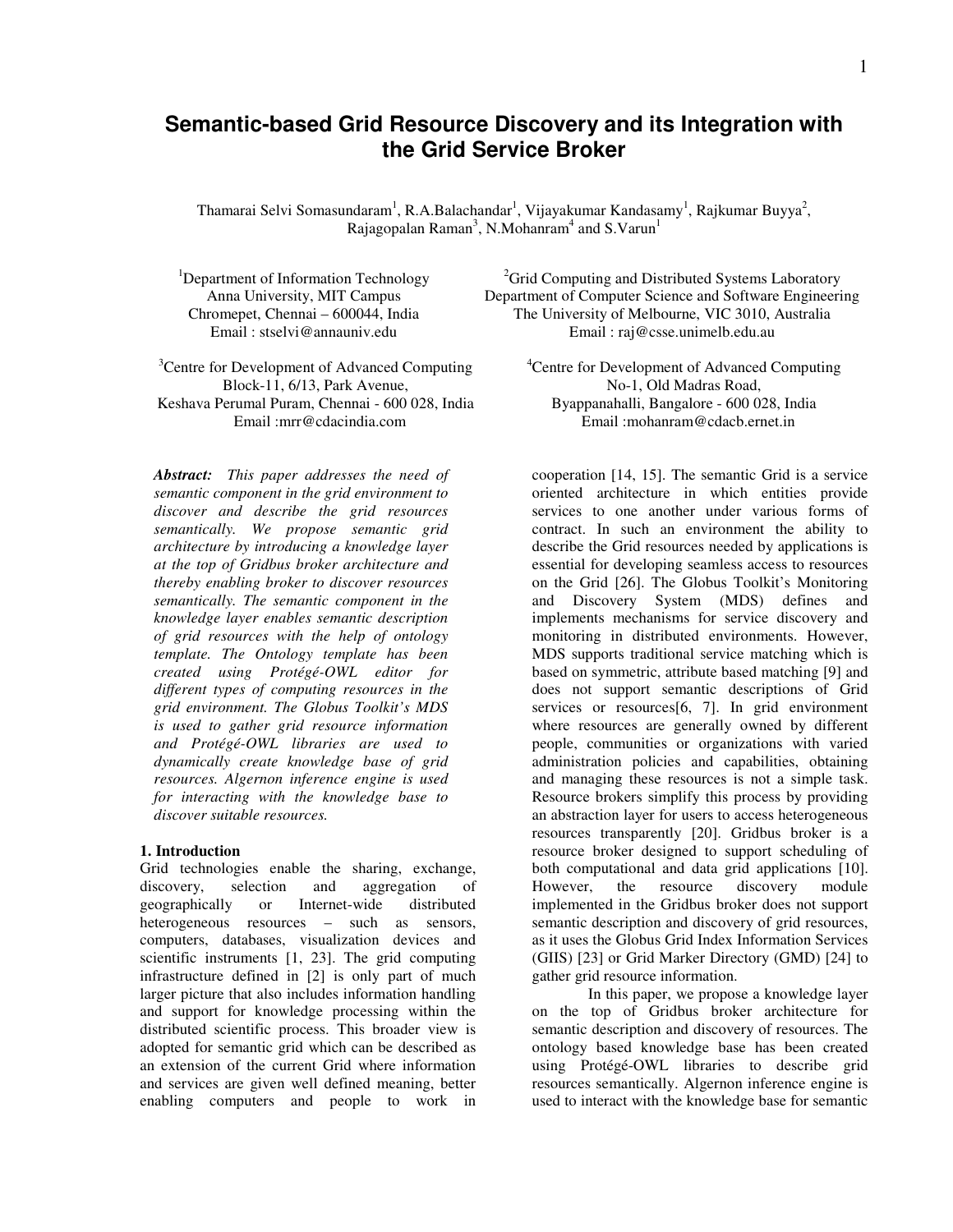retrieval of grid resource information [16]. The rest of the paper is organized as follows: Section 2 discusses the related work in this field. The proposed semantic grid architecture is discussed in section 3. The definition of ontology with respect to our work is presented in section 4. The knowledge layer implemented in the architecture is discussed in detail in section 5. In section 6, the design and implementation of various modules of the proposed knowledge layer are described. Experimental results are presented in section 7. Section 8 concludes the paper highlighting the advantages and future scope of this research work.

# **2. Related Work**

In [17], an ontology based Matchmaker Service is proposed that supports dynamic resource discovery and resource descriptions. However, the request is expressed using request ontology and hence there is a need to compile the user request as ontology descriptions.

 Searching by traditional search engines based on keywords [18] has its own problems. As a result they do not check semantic of search objects and simply treat them as character strings. A lot of irrelevant information will be returned to the user as long the keywords appear somewhere in their files.

 In [19], concept-weight algorithm is proposed in which similarities between two Ontologies have been determined.

 The literature [9] proposes Semantic Grid Node Framework in which structuring of the ontology of nodes are motivated by the need to provide several essential types of knowledge about a node.

 The literature [21] proposes a meta search engine called "guided google", that is built using the Google web services. This search engine guides and allows the user to view the search results with different perspectives, which achieved through simple manipulation and automation of Google functions. However, the functionalities provided in this engine are based on "combinational keyword searching" and it neither supports semantic description nor performs semantic search.

 The literature [26] addresses the problem of resource description in the context of resource broker to broker for resources described by several Grid middlewares including Unicore.

 Our approach for semantic description of grid resources exploits Grid Information Service of Globus Toolkit to aggregate resource information and dynamically creates knowledge base using resource ontology template. The template is extensible to accommodate new type of resources, and the

discovery module discovers more accurate results than conventional mechanism.

## **3. Proposed Layered Architecture**

We proposed a five layered architecture that implements a knowledge layer on top of Gridbus broker as shown in Figure 1 and it can be used for building semantic grid infrastructure.

# *Fabric Layer*

The Grid Fabric layer provides the resources to which shared access is mediated by Grid protocols. The resources may be computational resources, storage systems, catalogs, network resources and sensors or may be a logical entity, such as a distributed file system, computer cluster, or distributed computer pool.

## *Core Middleware Layer*

This layer consists of low-level middleware that provides a secure and unified access to remote resources. Depending on the type of resources we can choose different middlewares such as Globus, Unicore, Alchemi, SRB. Using services of such lowlevel middleware layer, one can create high-level middleware services that support rapid creation and deployment of applications on global Grids.

# *High Level Middleware layer*

In our architecture, this layer is implemented using Gridbus broker. The Gridbus broker follows a service-oriented architecture and is designed on object-oriented principles with a focus on the idea of promoting simplicity, modularity, reusability, extensibility and flexibility [10]. The broker uses the semantic discovery services offered by knowledge layer. The broker has been designed to operate with different grid middleware framework and toolkits such as Globus that primarily runs on Unix-class machines and Alchemi, which is a .NET based grid computing platform for Microsoft Windows enabled computers. Hence it is possible to create a crossplatform grid implementation using the Gridbus broker.

## *Knowledge layer*

The knowledge layer is the top layer that provides services, which can look for patterns in existing data repositories and manage information services. The knowledge layer provides knowledge discovery from a huge amount of data aggregated from underlying information services layer. Moreover, this layer is domain oriented and usually uses domain knowledge built with domain ontology.

## *Application layer*

The application layer enables the use of resources in a grid environment through various collaboration and resource access protocols. The semantic portlet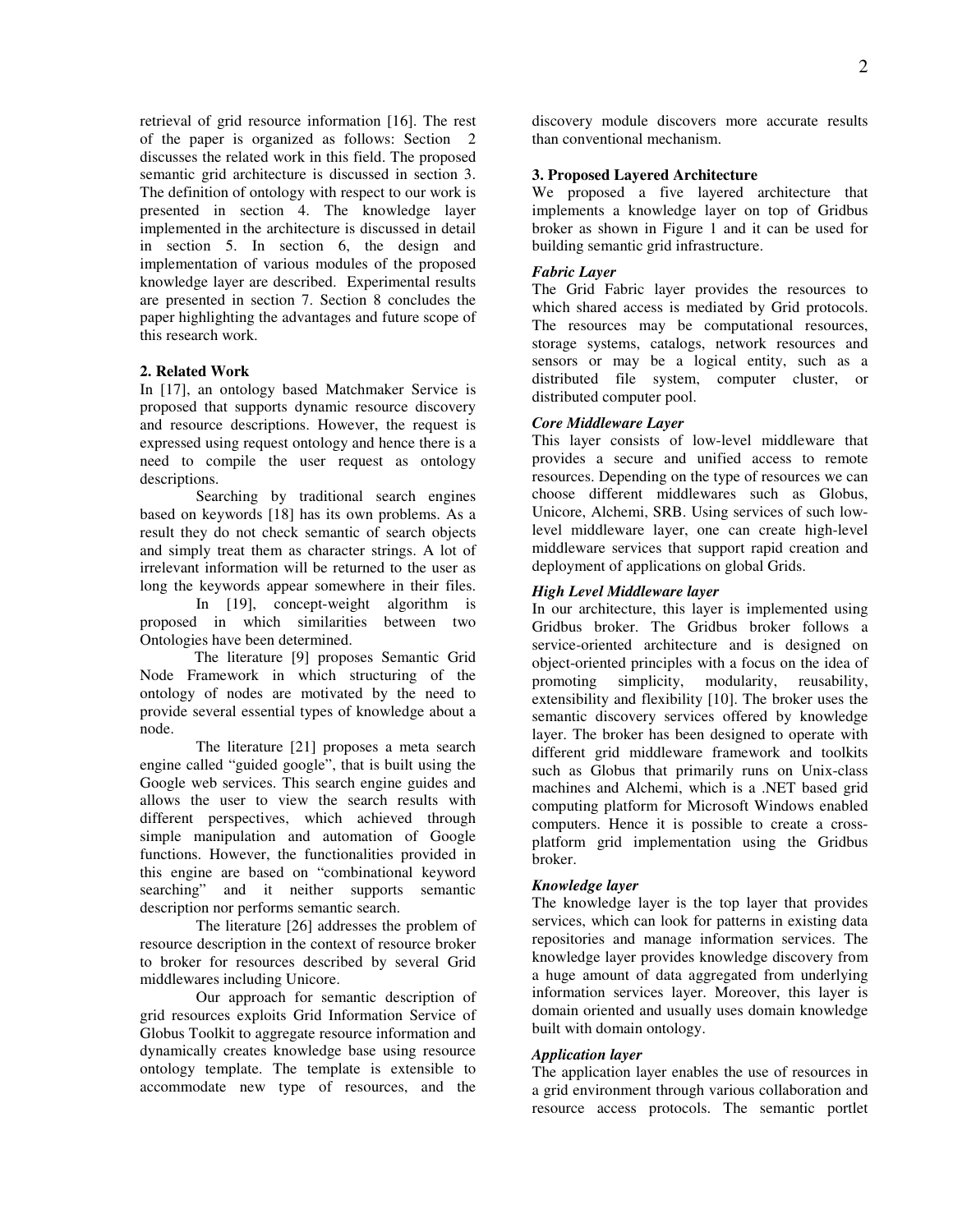present at this layer allows the resource requester to submit the query and the semantic retrieval of suitable resource from the service ontology using reasoner.



Figure 1: The Semantic Grid Architecture.

### **4. Defining Ontology**

The modules implemented in the knowledge layer use semantic web's approach of making information understandable by computers. Information must therefore be described in such a way that computers can interpret it and derive its meaning. Computer understandable information is one that is annotated with semantics which describes the meaning of the information. The annotations themselves have to be defined so that computers can interpret and reason with them [4, 13]. A collection of annotations where their meanings are described is called an ontology. Ontologies are used to capture knowledge about some domain of interest. Ontology describes the concepts in the domain and also the relationships that hold between those concepts [4].

According to Karlsruhe Ontology model [13], an ontology with datatypes is a structure O:=  $(C, T, \leq_C)$ R, A,  $\sigma_{R}$ ,  $\sigma_{A} \leq_{R} \leq_{A} I$ , V,  $t_C$ ,  $t_T$ ,  $t_R$ ,  $t_A$ ) consisting of

- Six disjoint sets C,T,R,A,I and V called *concepts, datatypes, relations, attributes, instances* and *data values respectively.*
- Partial orders  $\leq_C$  on C called *concept hierarchy* or taxonomy and  $\leq_T$  on T called *type hierarchy*.
- Functions  $\sigma_{R}$ : R $\rightarrow$  C<sup>2</sup> called *relation signature* and  $\sigma_A$ : A→CxT called *attribute signature*.
- Partial orders  $\leq_R$  on R called *relation hierarchy* and  $\leq_A$  on A called attribute hierarchy, respectively.
- A function  $t_C$ :  $C \rightarrow 2^I$  called *concept instantiation.*
- A function  $t_T$ : T $\rightarrow$  2<sup>V</sup> called *datatype instantiation.*
- A function  $t_R$ :  $R \rightarrow 2^{IxI}$  called *relation instantiation.*
- A function  $t_A$ : A  $\rightarrow$  2<sup>IxV</sup> called *attribute instantiation.*
- Further, we can define following relations viz,
	- Subsumption relation

 $\leq_c$ : (C x C) U (R x R) → {true, false} for example " $\leq c$  (g,h) = true" means: "g is a subtype of h"[22].

Conformity relation, which relates each individual instance in I to one, and one only, concept type in C. conf:  $I \rightarrow C$ 

Different ontology languages provide different facilities. The most recent development in standard ontology language is Web Ontology Language (OWL) from the World Wide Web Consortium. OWL is developed as a vocabulary extension to RDF and is derived from DAML+OIL with more description power than RDF, such as disjoint and cardinality [25].It is based on a different logical model which makes it possible for concepts to be described and thereby complex concepts can be built up in definitions out of simpler concepts [4, 5]. Protégé, an OWL editor developed by Stanford University, facilitates the creation of ontology and to build knowledge base. An inference engine can be used to query the knowledge base and retrieves information. In this paper, Algernon inference engine is used to interact with Protégé knowledge base for semantic retrieval of information.

## **5. Proposed Knowledge Layer**

In the Grid environment, users and software agents should be able to discover, invoke, compose and monitor grid nodes offering required services and having particular properties. To address this issue, we propose a knowledge layer that implements various modules for semantic description and discovery of grid resources.

It also provides an interface, called *job descriptor*, to the Gridbus broker for job execution on the resource discovered. Figure 2 identifies various modules implemented in knowledge layer. The two main modules present in semantic component namely the resource description and discovery module are the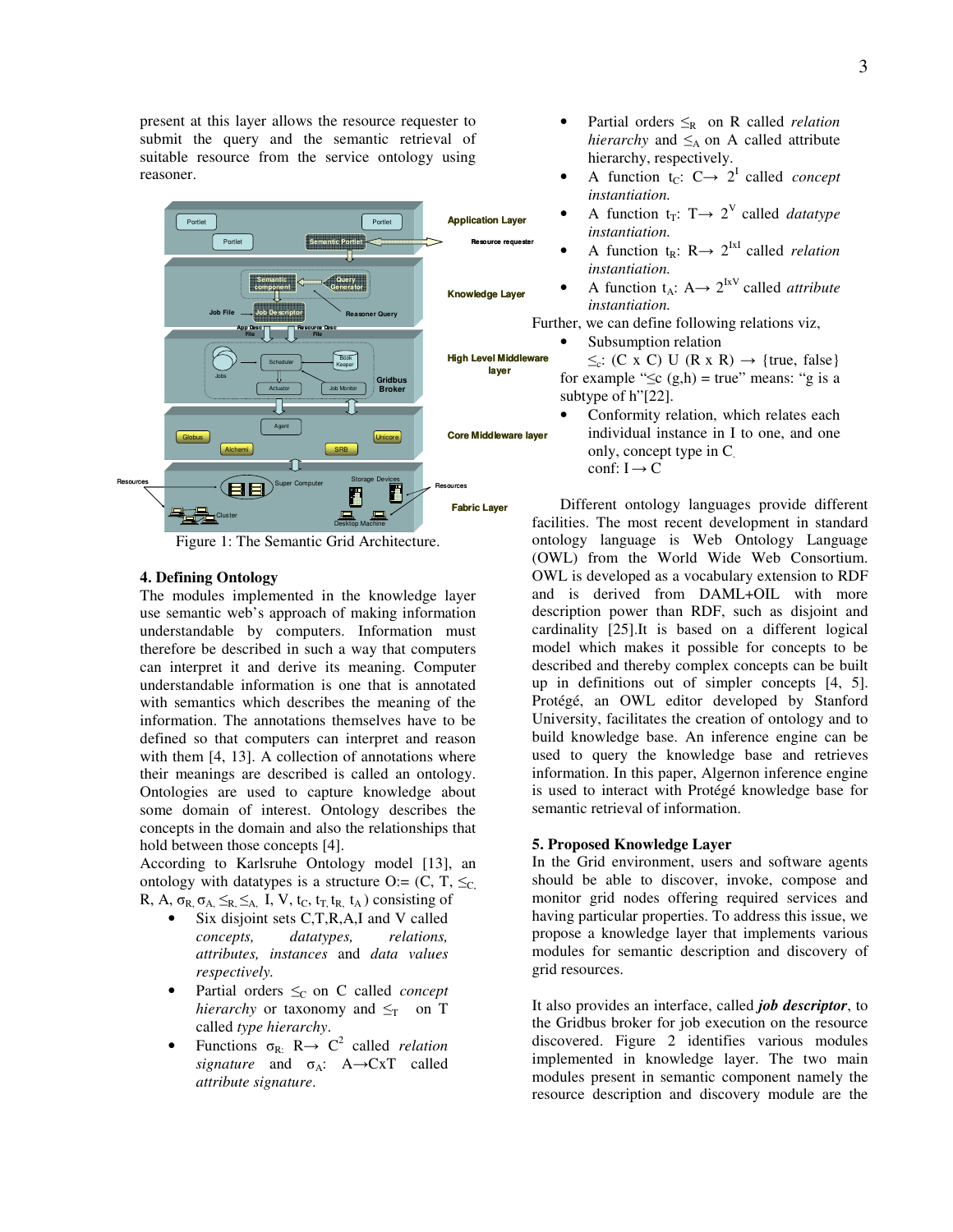central part of the knowledge layer. We describe various modules implemented in the knowledge layer in the following sections in detail



Figure 2: Knowledge Layer.

## **5.1 Resource Description using Ontology Template**

To date, ontology creation has been a manual process. In [12], common sense knowledge was extracted manually from different sources and expressed using Ontologies. This is inevitably a very laborious process, and there is a need to atleast partially automates the process of ontology creation and knowledge extraction. Hence, we can imagine a predefined ontology of concepts and relationships, plus a knowledge base of instances [11]. Our resource description module defines resource ontology template created using Protégé editor and it provides necessary concepts and properties with which a resource can be described. Different possible computing resources are considered for creating ontology template. Our structuring of the ontology of resources is motivated by the need to provide semantic information about a resource and also to provide transparent access to Grid resources. We propose the following precise definitions to explain the motivation behind the creation of ontology template and how it can be used for semantic description.

- *Definition 1: An ontology template is a domain specific ontology that provides hierarchy of concepts along with properties to define their characteristics.*
- *Definition 2: Any resource can be modeled as an instance of a specific concept provided that the resource can be described using the properties defined in that concept.*

 Once the ontology template is created, we can build knowledge base with the instances and the specific property instantiations. Together the ontology and the knowledge base make up a *semantic repository*. Whether, the two parts are stored separately, e.g., in two distinct relational databases, depends on the practicalities of the implementation [11]. When a resource is registered in the grid, its information can be obtained using grid resource monitoring tool like MDS of Globus Middleware [8, 23]. With this information, instance of appropriate resource concept in the ontology template is created for every computing resource in the grid. The characteristics of the resource for ex, freeRAMSpace, is also defined in the respective property of the appropriate resource concept in the ontology template. For example, an existence of a computer with Linux OS can be represented in the ontology template by creating an instance for the concept "computer" and the "hasOS" property of the concept "computer" will be assigned the value "Linux".

 Protégé-OWL APIs is used to dynamically create instance of a particular concept and also to assign values to appropriate properties in the resource ontology template. With these features, the resource information of the entire grid environment can be described semantically which in turn enables semantic discovery of grid resources.

## **5.2. Resource Discovery Module**

This module allows the users to submit the information about required resource to execute their job. It then generates appropriate Algernon query depending on the requirements specified by the user and executes these queries over the ontology knowledge base to obtain best possible resources closely matching to the request. The discovery module retrieves resources that exactly match with that of request. It also retrieves resources that exhibit subsumption relation when exact matching is not found. Once suitable resource is obtained, the resource discovery module submits the resource information along with the user's job to the job descriptor. With this information, the job descriptor creates an application description file and resource description file. Both these files are required by the broker to successfully run the application in the specified resource. The broker executes the job on the specified resource and generates results. The discovery module aggregates the results from the broker and delivers to the user.

### **6. Design and Implementation**

The architecture has been implemented and tested in Grid Computing Laboratory at Anna University. The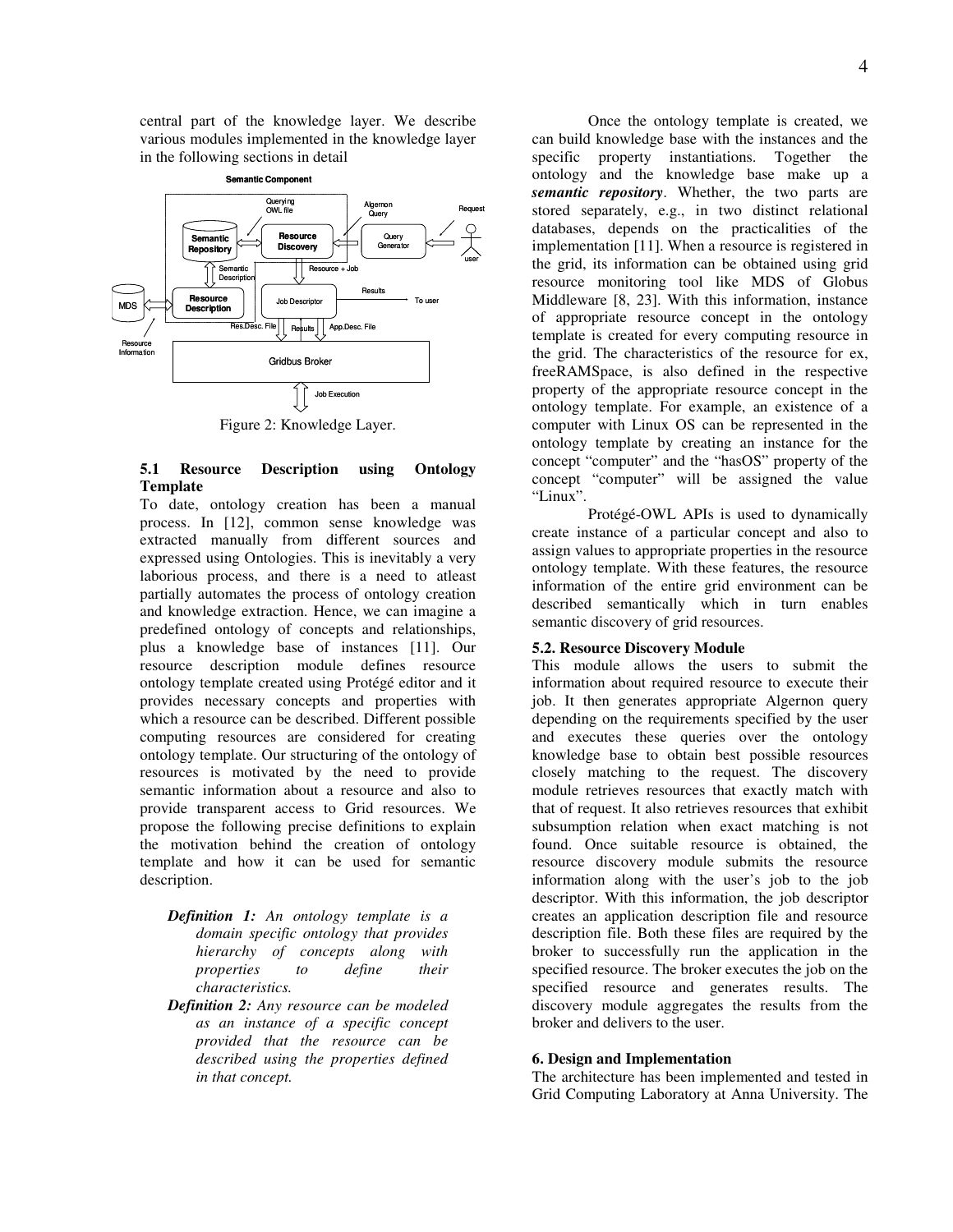necessary softwares including Globus Toolkit 4.0 and protégé have been successfully installed in twelve machines. All the components of globus toolkit have been successfully configured and tested for proper operation. Also, the MDS component has been tested properly so that the *grid-info-search* tool of MDS retrieves the resource information of the local host and stores it in the *ldap* server. All prerequisite libraries have been installed and tested for proper functioning.

# **6.1 Creation of Ontology Template**

Protégé has been installed in one of the machine (which doesn't have to be a resource provider) and ontology template has been created by considering different computing resources in the grid. The concept of these resources has been defined properly using relations and properties so that the characteristics of any resource can be defined by its properties. For illustration purpose, we define the concept of "RAM" as

C = {owl:Thing, RAM, C1024, C128, C256, C512},. For simplicity, we here described in detail about the concept of "C1024".

 $T = \{Integer\},\$ 

 $\leq_C$  = {{owl:Thing, RAM}, (RAM, C1024},{RAM, C128},{RAM, C256},{RAM, C512}},

 $A = \{hasFreeMB\}, R =$ {presentInComputer},  $\sigma_A$  = {(hasFreeMB, (Parameter, Integer))}

 $\sigma_R$  = {(presentInComputer, (RAM, WorkStation)), I = {C1024\_0}, V = {192},

 $t_C = \{C1024, \{C1024\_0\}\}, t_T = \{Integer,$  ${192}$ ,  $t_R$  = {presentInComputer, {C1024,  $(g06.\text{grid})\})$ 

 $t_A = {\text{hasFreeMB}, (\text{Integer}, \{192\})}$ Also, the set of concept types {C1024, C128, C256, C512} exhibits subsumption relation with concept type {RAM}. Hence, we can define the subsumption relation for the concept C1024 with RAM as follows:-

" $\leq c$  (RAM, C1024) = true"

Figure 3 shows the ontology template with concept hierarchy considered. The values of the properties considered to define concepts, can be retrieved from MDS.

#### **6.2 Creation of Knowledge Base**

The MDS component offers tool to retrieve resource information of the host, which is accessed through remote machines. The *grid-info-search* tool aggregates various properties of grid nodes and stores it in the *ldap* server which is retrieved using suitable *ldap* query. The resource description module is developed using Java programming language. The module accesses the grid nodes and retrieves resource information by executing *ldap* queries on those nodes and updates into the ontology template. The Protégé editor offers versatile libraries called Protégé-OWL APIs with which one can manage ontology and perform several operations over the ontology those include creating and deleting the instances of concepts, assigning values to the properties etc. For every type of information retrieved from the grid node, we create instances of appropriate concept in the ontology template forming conformity relation between instances and their respective concept types. Further, an instance will be exactly related to only one concept type*.* Also, the values of various properties retrieved are assigned to respective properties of the appropriate concepts in the ontology template.



Figure 3: The ontology template shows concepts and properties.

 At this point, the ontology template with concepts and properties and corresponding instances and property values together constitutes knowledge base of the grid resources. This semantic description of resources facilitates the use of inference engine to interact with the knowledge base and retrieves information semantically. Moreover, the description module is made to execute periodically so that addition and removal of resources is accounted in the knowledge base dynamically.

## **6.3 Resource Discovery Mechanism**

The discovery module relies on the power of Algernon inference engine. In order to make the conversion of user query into Algernon query and also to provide flexible mechanism of querying, we propose query tags with the format *label:label\_value* in which the properties of the resource are denoted as *label* and requested value as *label\_value*. We also include operators in query label for flexible querying. For Ex., If the user wants to search for machines with free RAM value greater than 200 MB, the query should be *RAM:>200*. Currently, the system supports  $\ge$ ,  $\lt$ , = and also NOT operators. Also, the query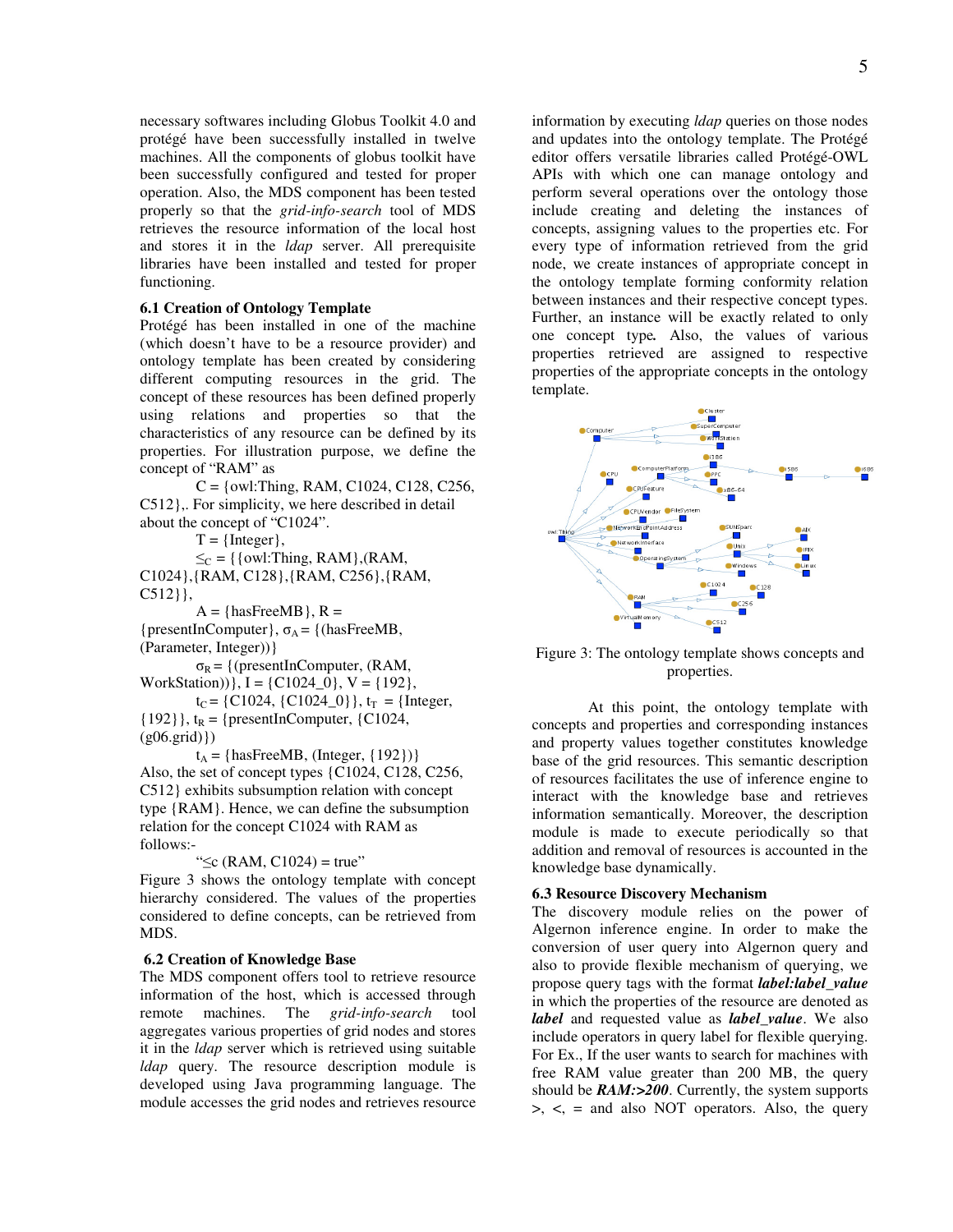mechanism is designed in such a manner that it can query a resource with multiple constraints. For Example, if the user wants to query a machine with free RAM of 200MB and free Harddisk space of 10000MB, then the query *"freeRAM:200 freeHDD:10000"* will retrieve all resources with 200MB and harddisk space with 10000MB.The Query generator module parses the user query using regular expression, stores **lefttag** and **righttag** in a vector and converts it into suitable Algernon query. The screenshot of the resource discovery porlet is shown in Figure 4.

| ⊻<br><b>GridSphere Portal - Mozilla Firefox</b>                                                                                                                                                                                                                                                                                                                                                                          | $  B $ x |
|--------------------------------------------------------------------------------------------------------------------------------------------------------------------------------------------------------------------------------------------------------------------------------------------------------------------------------------------------------------------------------------------------------------------------|----------|
| Edit<br>View<br>Bookmarks Tools Help<br>File<br>Go                                                                                                                                                                                                                                                                                                                                                                       | o        |
| $\sqrt{a}$<br>$\cdot \Rightarrow \cdot$<br>M.<br>РЧ<br><b>C3</b><br><sup>6</sup> http://localhost:8080/gridsphere/gridsphere?cid=zoneclock&gs_mode=view&gs_state=resizing                                                                                                                                                                                                                                                |          |
| gridsphere portal framework<br>open-source / portlet jsr168 compliant<br>Logout<br>Welcome, Root User                                                                                                                                                                                                                                                                                                                    |          |
| Weicone Administration Broker<br>Time Zone                                                                                                                                                                                                                                                                                                                                                                               |          |
| 22<br><b>SemanticBroker Portiet</b>                                                                                                                                                                                                                                                                                                                                                                                      | $\Box$   |
| <b>Results of Semantic Search</b>                                                                                                                                                                                                                                                                                                                                                                                        |          |
| Select the Besource and Click Details button for details of the machine<br>$\hat{\phantom{a}}$<br>g03.grid<br>Exact match was not obtained. Hence, similar resources were retrieved. Of the results retrieved, these were the resources which were similar to your query;<br>gcluster.grid<br>g05.grid<br>· goluster.grid<br>g05.grid<br>$q$ 03.grid<br>$\overline{\phantom{0}}$<br>Details<br>Proceed To Broker<br>back |          |
| April 4, 2006                                                                                                                                                                                                                                                                                                                                                                                                            |          |
| Done                                                                                                                                                                                                                                                                                                                                                                                                                     |          |
| ● Applications Actions 日号卷载题合义 IDI<br>Tue Apr 4, 10:11 AM (1)<br>n:<br>$\mathbf{D}^* = \ldots = \mathbf{A} \cdot \mathbf{D}$ .<br><b>MA</b> 1                                                                                                                                                                                                                                                                            |          |

Figure 4: Resource Discovery Module.

We maintain a database where we store the *labels* used in ontology template and its used in ontology template and its corresponding possible synonymous words to reduce the complexity of providing exact *label* while querying. Still, if the user specifies a *label* which is not present in the database, the discovery module will fail, even though, the intended resource is available. In this case, we provide an interface where we list all *label*s used in the ontology template and allows the user to update new synonymous words for the label the user intends as shown in Figure 5.

The module will then execute the queries over the knowledge base of the grid and obtains the resource that is matching with the user's request. Algernon reasoner not only discovers the resource that exactly matches with that of the request, it also retrieves resources that exhibit subsumption relation when the exact match is not found.

|                                            | gridsphere portal framework<br>open-source / portlet jsr168 compliant                                                                                                             | Logout<br>Welcome, Root User |
|--------------------------------------------|-----------------------------------------------------------------------------------------------------------------------------------------------------------------------------------|------------------------------|
| Welcome Administration Broker<br>Time Zone |                                                                                                                                                                                   |                              |
| $\sqrt{2}$                                 | <b>Semantic Broker Portlet</b>                                                                                                                                                    | 日日                           |
|                                            | <b>Results of Semantic Search</b>                                                                                                                                                 |                              |
| $\blacktriangle$                           | Select the Resource and Click Details button for details of the machine                                                                                                           |                              |
|                                            |                                                                                                                                                                                   |                              |
| ≂                                          |                                                                                                                                                                                   |                              |
|                                            | Your search did not return any resource.<br>: hasCPUSpeed - Update Wordnet<br>Reason: Some query tags were unknown.Please map query tags with the available resources, myCPUSpeed |                              |
| Details<br>Proceed To Broker<br>back       |                                                                                                                                                                                   |                              |

Figure 5: Interface to update database.

For example, if the user requests a computer with IRIX Operating system, the module retrieves all instances of Unix. This is because the knowledge base does not possess instance of IRIX machines and infers from the ontology template that IRIX is a subconcept of Unix that is,

" $\leq$  (Unix, IRIX) = true" as shown in the Figure 6.



Figure 6: Concept Hierarchy-Operating System

Hence, the discovery module retrieves instances of Unix as it is compatible with IRIX Operating System.

 The discovery also provides necessary user interface to submit the job and execute it in the resource obtained from the discovery module. Both the resource and job information are submitted to the job descriptor for execution.

## **6.4 Job Descriptor**

The job descriptor generates two files namely the application description file and resource description file using the information provided by the discovery module. These files are needed by the broker for execution of the job on the specified resource. In this paper, we consider only compute resources which can be local or remote. We have created a simple application that performs multiplication of two numbers. The application has been compiled successfully and class file is created. The user

**Technol**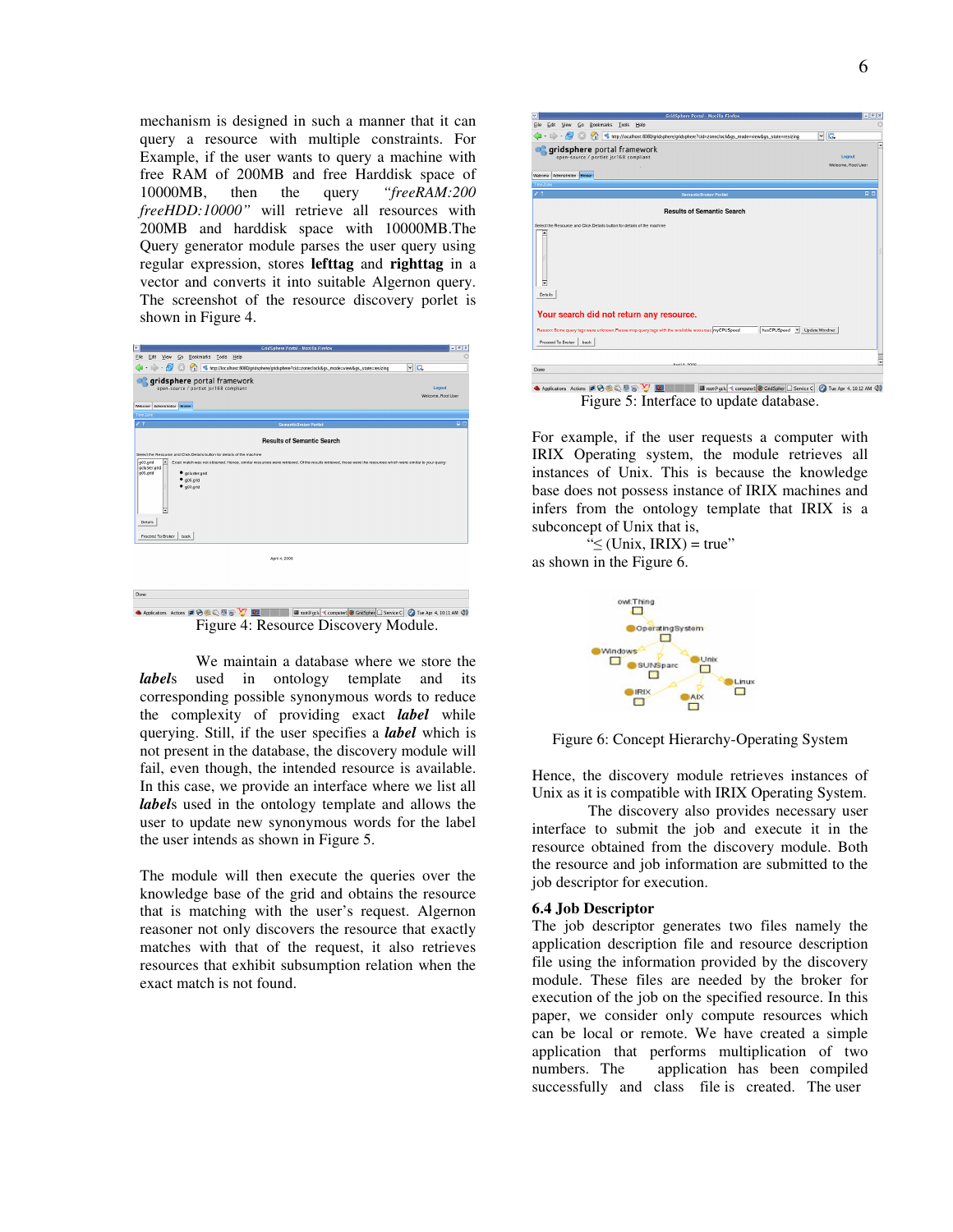searches for the resources using the semantic component which in turn discovers suitable resource, providing the job descriptor with the hostname of the resource. Meanwhile, the user's job and the Unix command needed to execute the job are submitted to descriptor, which will submitted to the broker to initiate scheduling of jobs. Once the execution is over, the results will be collected and presented to the user.

# **7. Experimental Results**

The performance of the discovery module has been evaluated by comparing the results obtained from various queries as shown in Figure 7. Even though, the resource requested by the user is not available in the knowledge base, the module retrieves more closely matching results.



Figure 7: Direct Vs Semantic Results.

Similarly, we executed several queries and observed that the module performing context based searching retrieved more suitable match, when direct inference failed.

 We also evaluate the effect of updating database with new *label* through the user. The performance of the module has been estimated by considering 'hit' and 'miss' while searching for a particular query. We tested our discovery module with several naïve users to navigate and search for a particular resource using its various characteristics for about fifteen iterations. Queries were fired on the *knowledge base* by specifying single property of the resource or more than one property and then the result is obtained. Whenever, the user provides a new label which is unknown to the discovery module, the searching process fails. Consequently, the discovery module allows the user to map the unknown label to the corresponding label used in the ontology template and thereby update the database with new label. Initially, the database of synonymous words is empty and it is updated by the user whenever he has provided a new label.



Hence, with the number of users increasing and the amount of synonymous words are also increasing, the semantic search becomes more efficient as the user grows as shown in Figure 8.



Figure 8: Effect of database updation in semantic discovery of resources.

# **8. Conclusion**

The knowledge layer implemented in the proposed architecture enables the Gridbus broker to discover resources semantically. The resource description module has been designed so that any entry and removal of resources is reflected in the ontology template making the system more flexible. With this ontology template, we overcome the difficulty of resource provider to have the knowledge of Protégé ontology editor. However, the ontology template developed depends on MDS component and hence it may not support middleware other than Globus. Since, the discovery module relies on the power of Algernon inference engine, incorporating forward and backward chaining rules will make the system more efficient.

#### **Acknowledgements**

This work was undertaken as part of "Garuda: The National Grid Computing Initiative", India and is financially supported by the Centre for Development of Advanced Computing, India. The development of